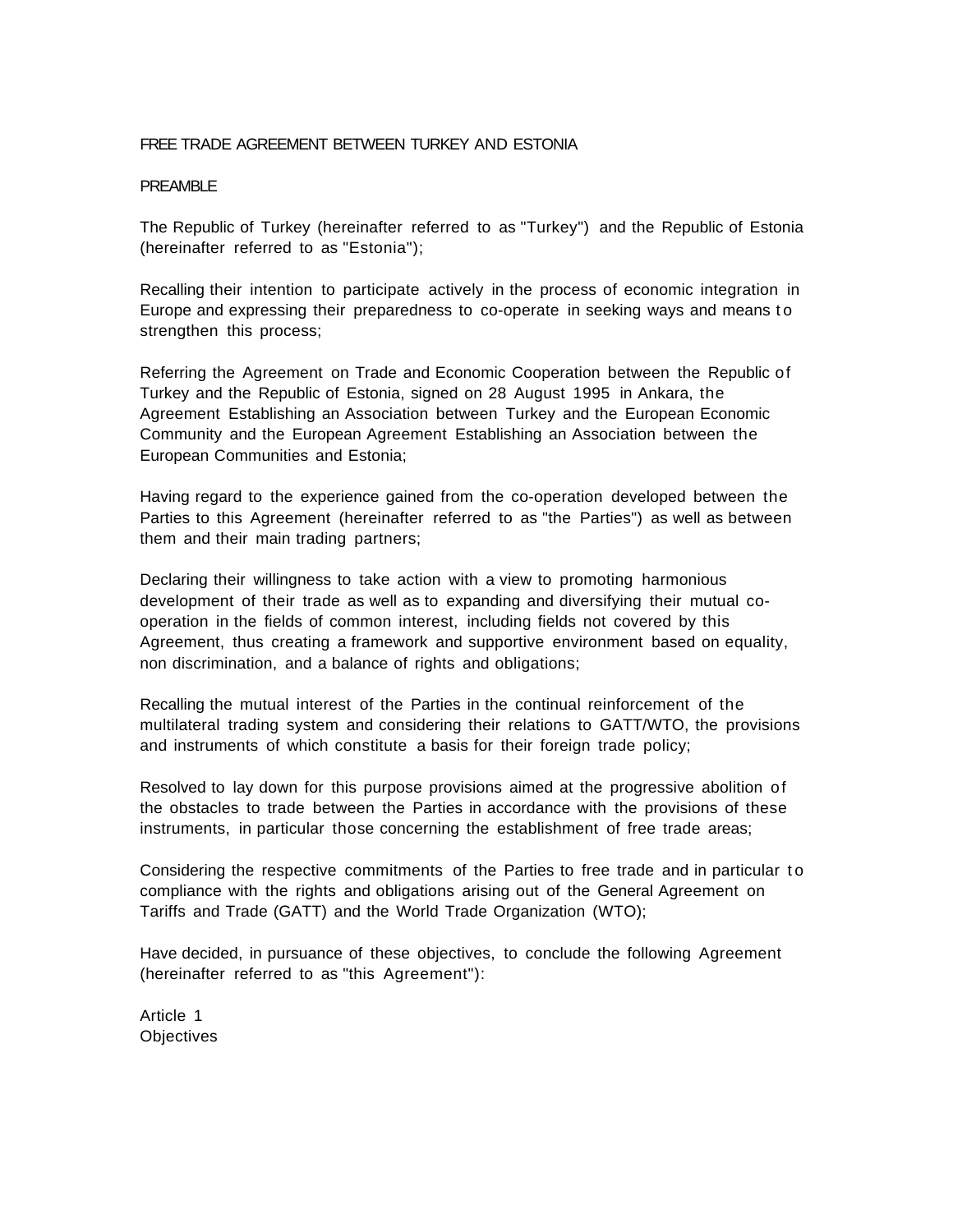1. Turkey and Estonia establish a free trade area upon the entry into force of this Agreement, in accordance with the provisions of this Agreement and in conformity with those of the GATT 1994 and the WTO.

2. The objectives of this Agreement are:

(a) to promote, through the expansion of reciprocal trade, the harmonious development of the economic relations between Turkey and Estonia;

(b) to provide fair conditions of competition for trade between Turkey and Estonia;

(d) to contribute in this way, by removal of barriers to trade, to the harmonious development and expansion of world trade;

(e) to enhance cooperation between Turkey and Estonia.

Article 2 Basic Duties

1. For commercial exchanges covered by this Agreement, the Estonian Customs Tariffs shall be applied to the classification of goods for imports into Estonia. The Turkish Customs Tariffs shall be applied to the classification of goods for imports into Turkey.

2. For each product the basic duty to which successive reductions set out in this Agreement are to be applied shall be:

for products originating in Estonia, the MFN duty that was in force in Turkey, erga omnes, on the date of entry into force of this Agreement;

for products originating in Turkey, that actually applied erga omnes on 1 January 1994, in Estonia.

3. If after entry into force of this Agreement, any tariff reduction is applied on an erga omnes basis, in particular, reductions resulting from the tariff agreement concluded as a result of the GATT Uruguay Round, Turkey-EC Customs Union or the Europe Agreement between the EU and Estonia, such reduced duties shall replace the basic duties referred to in paragraph 2 as from that date when such reductions are applied.

4. Turkey and Estonia shall communicate each other their respective basic duties.

CHAPTER I Industrial Products

Article 3 Scope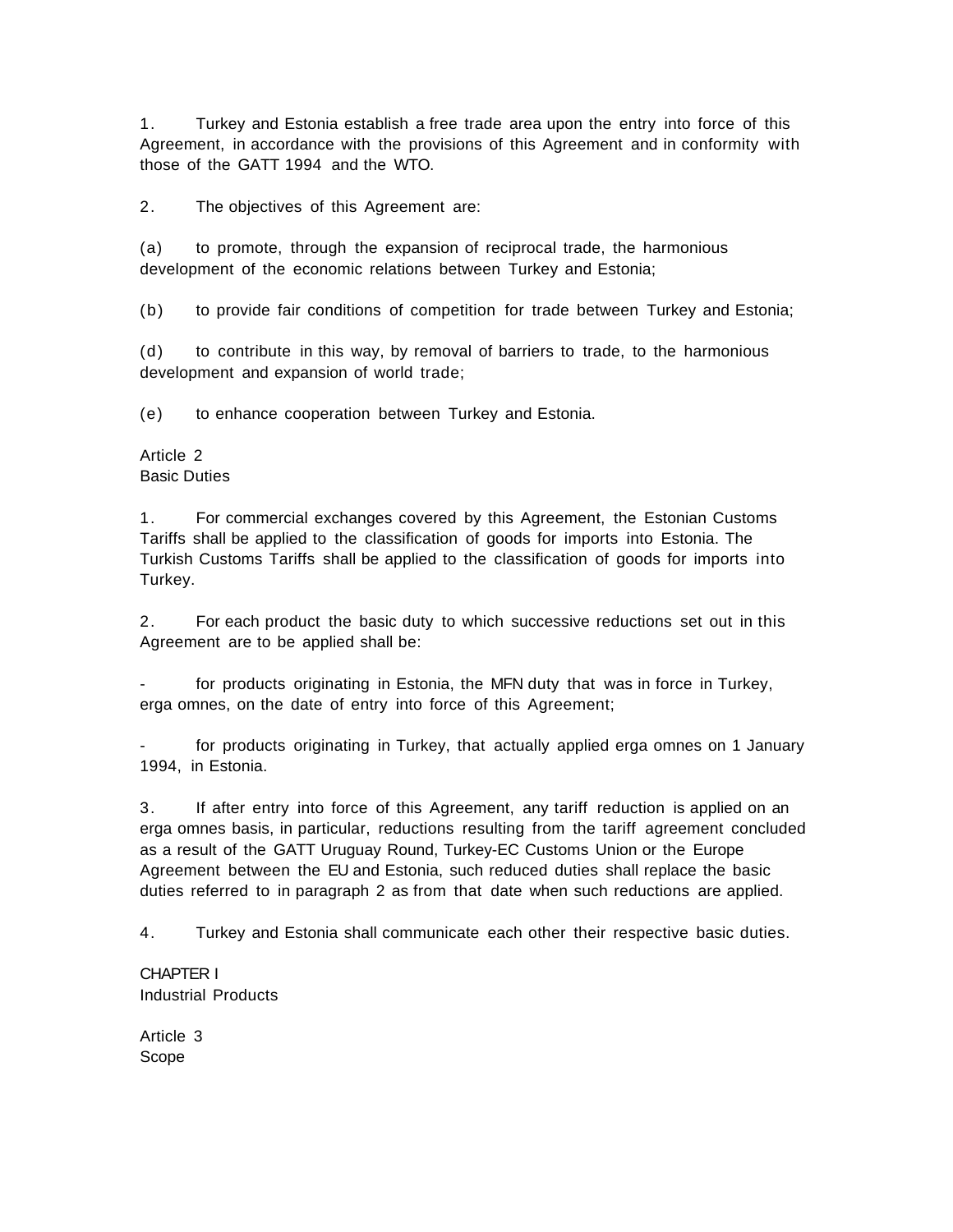1. The provisions of this Chapter shall apply to products originating in Turkey and Estonia falling within Chapters 25 to 97 of the Harmonized Commodity Description and Coding System with the exception of the products listed in Annex I.

# Article 4

Customs Duties on Imports and Charges Having Equivalent Effect

1. No new customs duty on imports or charge having equivalent effect shall be introduced in trade between Turkey and Estonia from the date of entry into force of this Agreement.

2. The Parties shall abolish on their imports from each other all customs duties and charges having equivalent effect on imports on the date of entry into force of this Agreement.

## Article 5

Customs Duties of a Fiscal Nature

1. The provisions of Article 4 concerning the abolition of customs duties on imports shall also apply to customs duties of a fiscal nature.

## Article 6

Customs Duties on Exports and Charges Having Equivalent Effect

1. No new customs duty on exports or charge having equivalent effect shall be introduced in trade between Turkey and Estonia from the date of entry into force of this Agreement.

2. Customs duties on exports and charges having equivalent effect shall be abolished between the Parties upon entry into force of this Agreement.

#### Article 7

Quantitative Restrictions on Imports and Measures Having Equivalent Effect

1. No new quantitative restriction on imports or measure having equivalent effect shall be introduced in trade between Turkey and Estonia from the date of entry into force of this Agreement.

2. Quantitative restrictions on imports and measures having equivalent effect shall be abolished between the Parties upon the date of entry into force of this Agreement.

# Article 8

Quantitative Restrictions on Exports and Measures Having Equivalent Effect

1. No new quantitative restriction on exports or measure having equivalent effect shall be introduced in trade between Turkey and Estonia from the date of entry into force of this Agreement.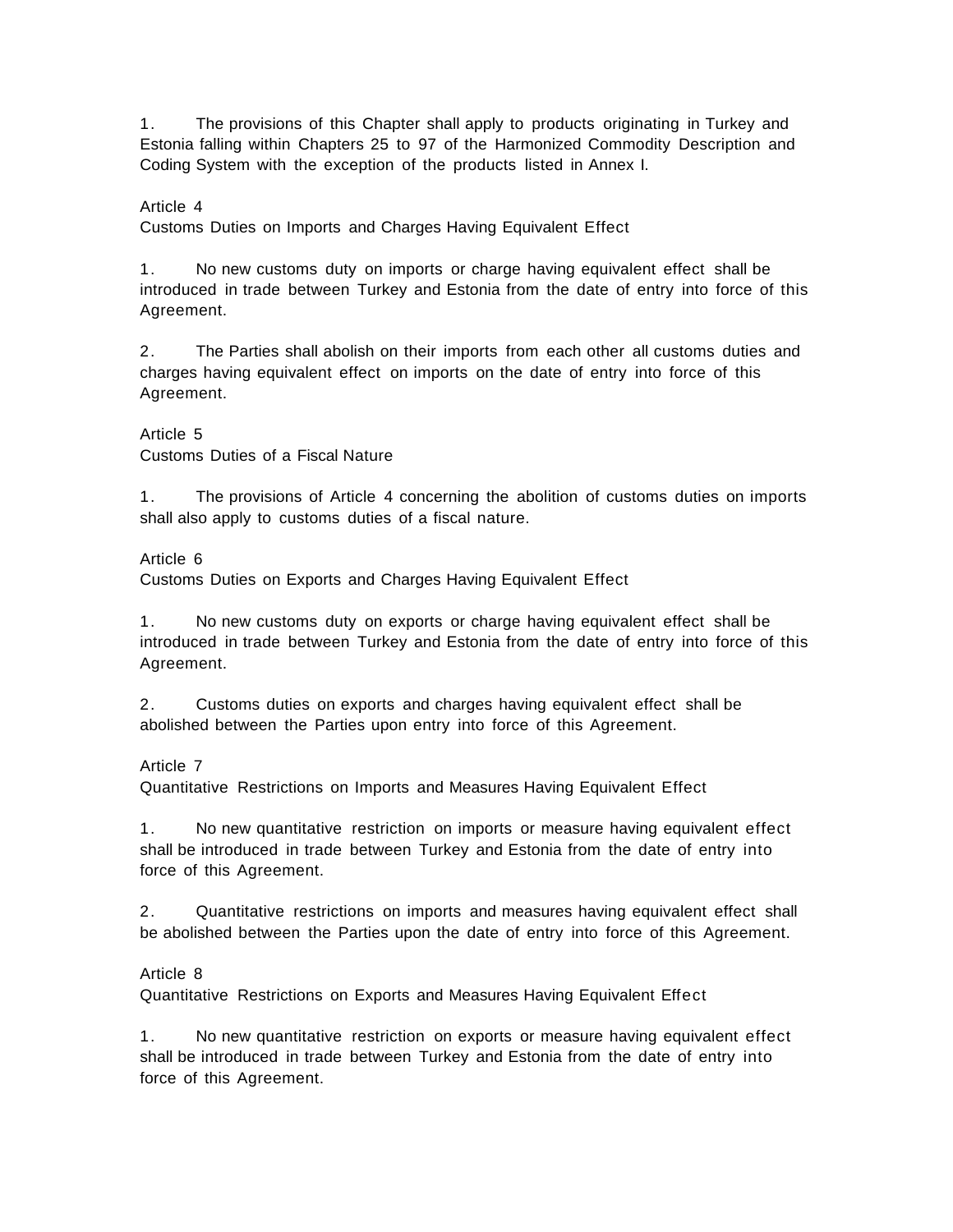2. Quantitative restrictions on exports and measures having equivalent effect shall be abolished upon the date of entry into force of this Agreement.

CHAPTER II

Agricultural, Processed Agricultural and Fishery Products

Article 9 Scope

1. The provisions of this Chapter shall apply to agricultural, processed agricultural and fishery products originating in Turkey and Estonia.

2. The term "agricultural products" means for the purpose of this Agreement the products falling within Chapters 1 to 24 of the Harmonized Commodity Description and Coding System and the products listed in Annex I.

Article 1 0 Concessions and Agricultural Policies

1. Without prejudice to the concessions granted under Protocol A to this Agreement, the provisions of this Chapter shall not restrict in any way the pursuance of the respective agricultural policies of the Parties or the taking of any measures under such policies, including the implementation of the respective provisions of the Agreement on Agriculture within the framework of the World Trade Organization.

2. The Parties shall notify each other of changes in their respective agricultural policies pursued or measures applied which may affect the conditions of agricultural trade between them as provided for in this Agreement. Prompt consultations shall be held, upon request of any Party, to examine the situation.

3. Taking into account the Estonian customs tariff structure on the date of entry into force of this Agreement, where no customs duties are applied for agricultural products, in the event that a new tariff regime for the imports of agricultural products is established, Estonia may, by way of derogation from the provisions of Article 4 of this Agreement and pursuant to the implementation of its agricultural policy, introduce customs duties on imports on a limited number of agricultural products originating in Turkey.

4. Customs duties on imports may be introduced by Estonia during the first two years following the entry into force of this Agreement and after consultations in the Joint Committee. If necessary, the period of two years may be prolonged by one year by the decision of the Joint Committee. These measures shall be applied for a period not exceeding three years.

5. If ever Estonia introduces a tariff on some of its products it shall ensure a sizeable margin of preference for products subject to the concession originating in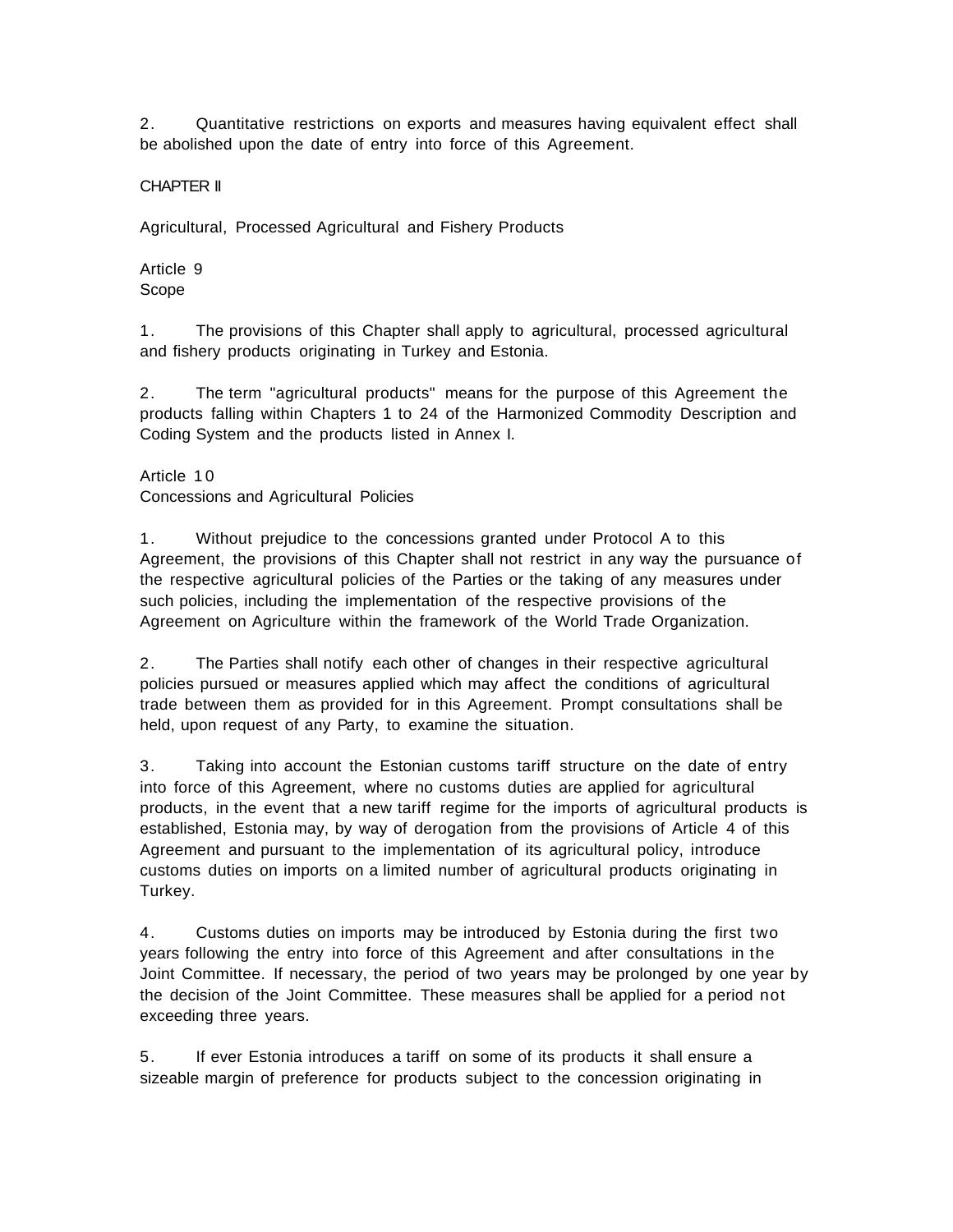Turkey. The Parties will grant equal treatment to each other for their products which take place in Protocol A vis-à-vis the EU products at their respective market.

Article 1 1 Veterinary, Health and Phytosanitary Measures

1. The veterino-sanitary measures and the work of the veterinary services will be in accordance with the Office International des Epizoodies Codex Alimentarius Commission and other international conventions in this field.

2. The Phytosanitary measures and the work of the plant protection service will be in accordance with the International Plant Protection Convention and other international conventions in this field.

3. The Parties shall apply their regulations in sanitary and phytosanitary matters in a non-discriminatory fashion and shall not introduce any new measures that have the effect of unduly obstructing trade.

CHAPTER III General Provisions

Article 1 2 Services and Investment

1. The Parties to this Agreement recognize the growing importance of certain areas, such as services and investments. In their efforts to gradually develop and broaden their co-operation, in particular in the context of the European integration, they will co-operate with the aim of achieving a progressive liberalization and further opening of their markets mutually for investments and trade in services, taking into account relevant provisions of the General Agreement on Trade in Services.

2. The Parties will discuss in the Joint Committee the possibilities to extend their trade relations to the fields of foreign direct investment and trade in services.

Article 1 3 Internal Taxation

1. The Parties to this Agreement shall refrain from any measure or practice of an internal fiscal nature establishing, whether directly or indirectly, discrimination between the products originating in Turkey and like products originating in Estonia.

2. Exporters may not benefit from repayment of internal taxation in excess of the amount of direct or indirect taxation imposed on products exported to the territory of one of the Parties.

Article 1 4 Customs Unions, Free Trade Areas and Frontier Trade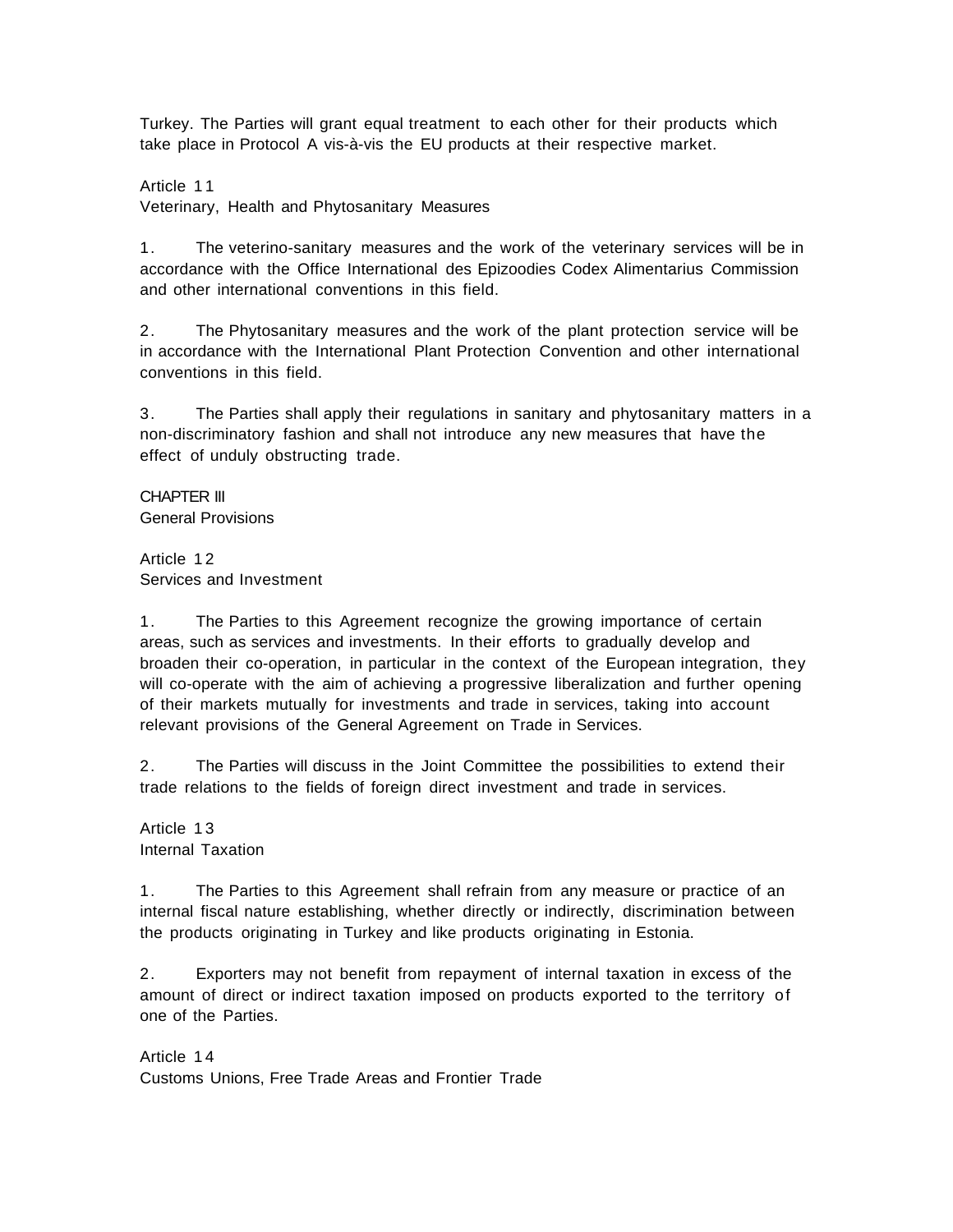1. This Agreement shall not prevent the maintenance or establishment of customs unions, free-trade areas or arrangements for frontier trade to the extent that these do not negatively affect the trade regime and in particular the provisions concerning rules of origin provided for by this Agreement.

2. Exchange of information between the Parties shall take place, on request, within the Joint Committee concerning agreements establishing such customs unions or freetrade areas.

Article 1 5 Structural Adjustment

1. Exceptional measures of limited duration which derogate from the provisions of Article 4 may be taken by Turkey and Estonia in the form of increased customs duties.

2. These measures may only concern infant industries, or certain sectors undergoing restructuring or facing serious difficulties, particularly where these difficulties produce important social problems.

3. Customs duties on imports applicable in Turkey or Estonia to products originating in the other Party introduced by these measures may not exceed 25 per cent ad valorem and shall maintain an element of preference for products originating in the other Party. The total value of imports of the products which are subject to these measures may not exceed 15 per cent of total imports of industrial products from the other Party as defined in Article 3, during the last year for which statistics are available.

4. These measures shall be applied for a period not exceeding two years unless a longer duration is authorized by the Joint Committee. They shall cease to apply at the latest by the end of the second year from the date of entry into force of the Agreement.

5. No such measure can be introduced in respect of a product if more than three years have elapsed since the elimination of all duties and quantitative restrictions or charges or measures having an equivalent effect concerning that product.

6. Turkey and Estonia shall inform the Joint Committee of any exceptional measures they intend to take and, at the request of either Party, consultations shall be held in the Joint Committee on such measures and the sectors to which they apply before they are applied. When taking such measures the Party concerned shall provide the Joint Committee with a schedule for the elimination of the customs duties introduced under this Article. The Joint Committee may decide on a different schedule.

Article 1 6 Dumping

1. If a Party finds that dumping, within the meaning of Article VI of General Agreement on Tariffs and Trade is taking place in trade relations governed by this Agreement, it may take appropriate measures against this practice in accordance with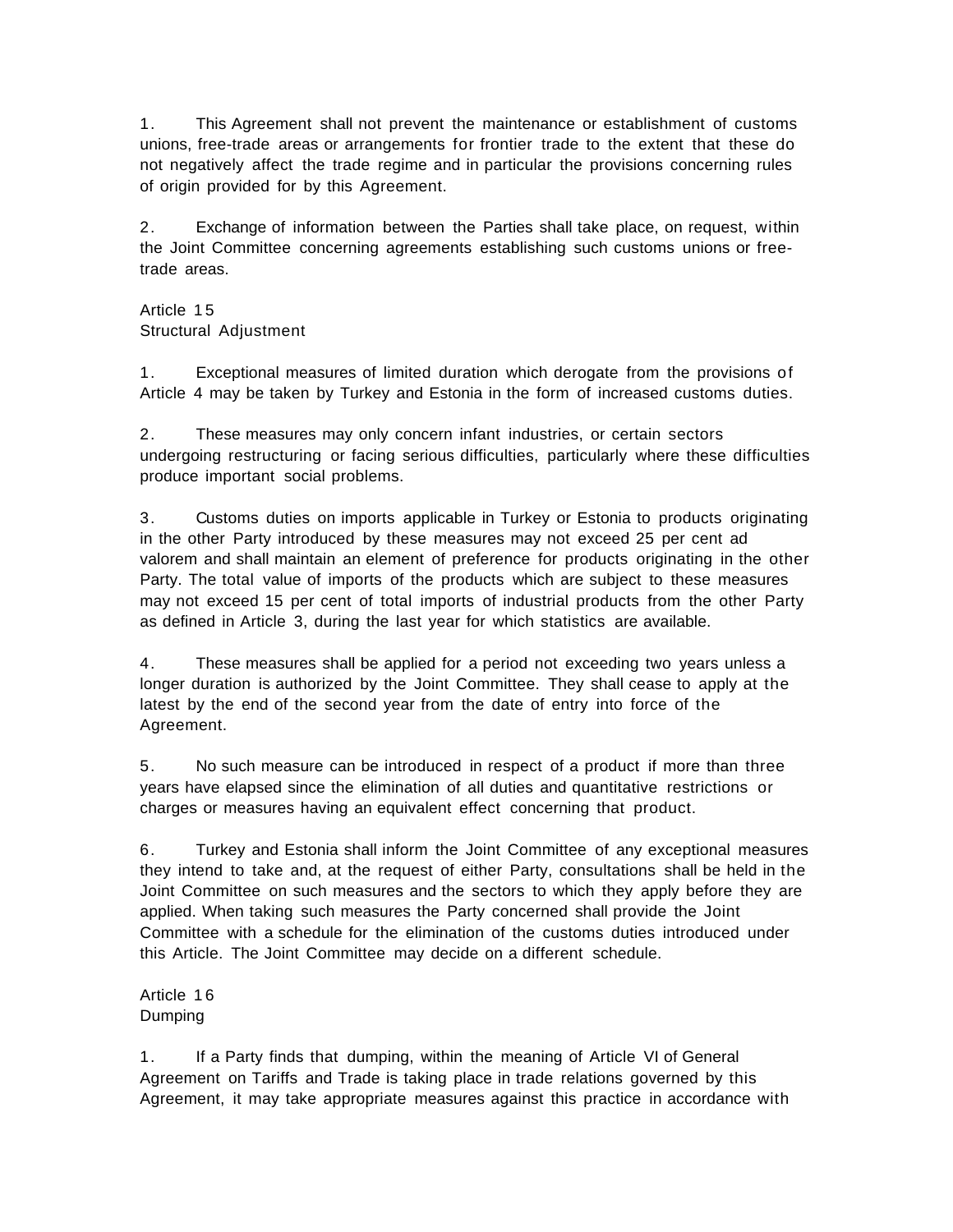Article VI of the GATT and the rules established by agreements related to that Article, under the conditions and in accordance with the procedures laid down in Article 20.

Article 1 7 General Safeguards

1. Where any product is being imported in such increased quantities and under such conditions as to cause, or threaten to cause:

(a) serious injury to domestic producers of like or directly competitive products in the territory of one of the Parties, or

(b) serious disturbances in any sector of the economy or difficulties which could bring about serious deterioration in the economic situation of a region,

the Party concerned may take appropriate measures under the conditions and in accordance with the procedures laid down in Article 20.

Article 1 8 Re-export and Serious Shortage

1. Where compliance with the provisions of Articles 4-8 leads to:

(a) re-export towards a third country against which the exporting Party to this Agreement maintains, for the product concerned, quantitative export restrictions, export duties or measures or charges having equivalent effect; or

(b) a serious shortage, or threat thereof, of a product essential to the exporting Party;

and where the situations referred to above give rise, or are likely to give rise to major difficulties for the exporting Party, that Party may take appropriate measures under the conditions and in accordance with the procedures laid down in Article 20. The measures shall be non-discriminatory and be eliminated when conditions no longer justify their maintenance.

Article 1 9 State Monopolies

The Parties shall progressively adjust any state monopoly of a commercial character so as to ensure that by the end of 1999, no discrimination regarding the conditions under which goods are procured and marketed will exist between nationals of the Parties. The Joint Committee will be informed about the measures adopted to implement this objective.

Article 2 0 Procedure for the Application of Safeguard Measures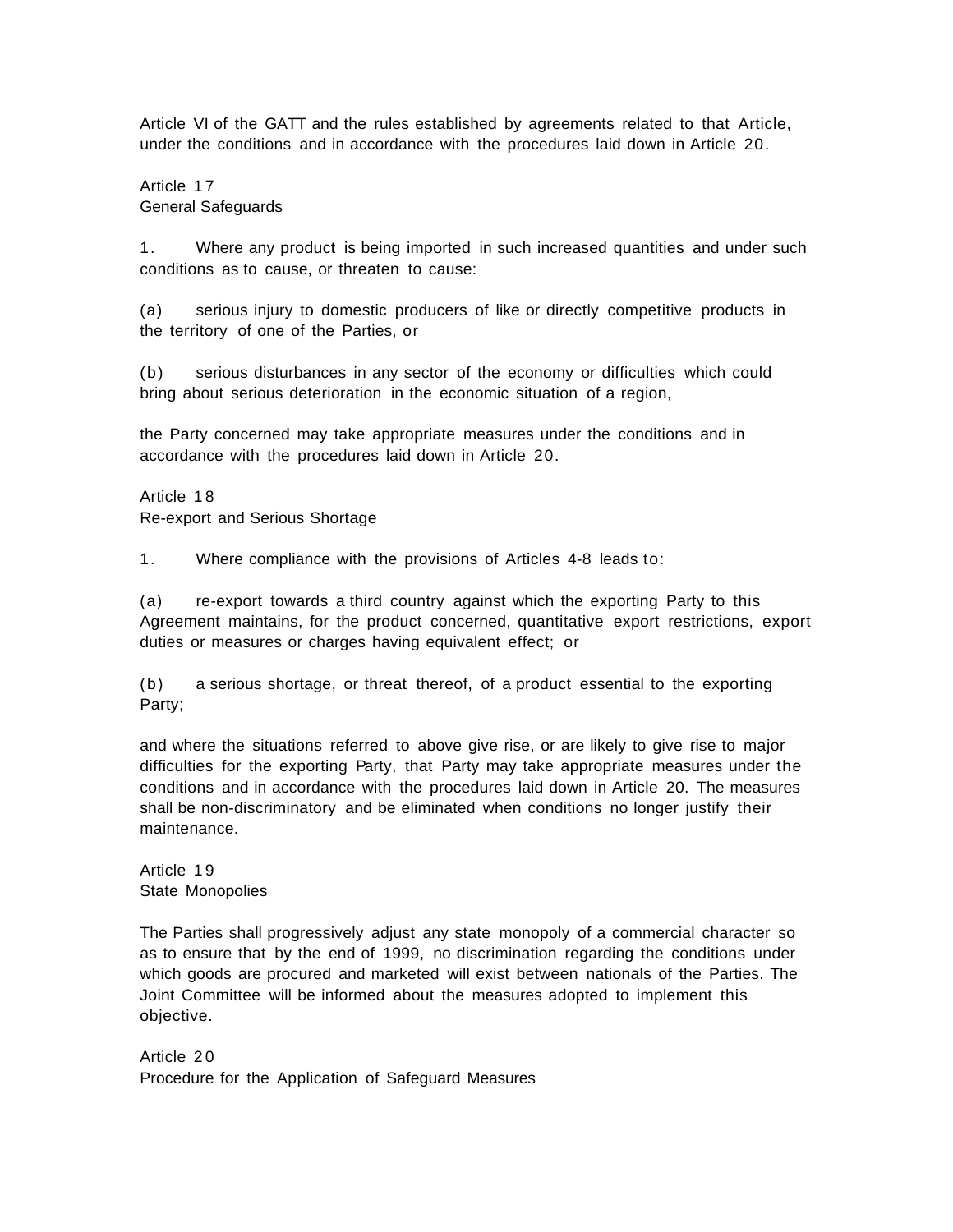1. Before initiating the procedure for the application of safeguard measures set out in this Article, the Parties to this Agreement shall endeavour to solve any differences between themselves through direct consultations, and shall inform the other Party.

2. In the cases specified in Articles 15, 16, 17 and 18, a Party which is considering to resort to safeguard measures shall promptly notify the Joint Committee. The Party concerned shall provide the Joint Committee with all relevant information and give it the assistance required to examine the case. Consultations between the Parties shall take place without delay in the Joint Committee with a view to finding a commonly acceptable solution.

3. If, within one month of the matter being referred to the Joint Committee, the Party in question fails to put an end to the practice objected to or to the difficulties notified and in the absence of a decision by the Joint Committee in the matter, the concerned Party may adopt the safeguard measures it considers necessary to remedy the situation.

4. The safeguard measures taken shall be notified immediately to the Joint Committee. They shall be restricted, with regard to their extent and to their duration, to what is strictly necessary in order to rectify the situation giving rise to their application and shall not be in excess of the damage caused by the practice or the difficulty in question. Priority shall be given to such measures that will least disturb the functioning of this Agreement.

5. The safeguard measures taken shall be the subject of regular consultations within the Joint Committee with a view to their relaxation, or abolition when conditions no longer justify their maintenance.

6. Where exceptional circumstances requiring immediate action make prior examination impossible, the Party concerned may, in the case of Articles 15, 16, 17, 18, 24 and 25, apply forthwith the precautionary measures strictly necessary to remedy the situation. The measures shall be notified without delay to the Joint Committee and consultations between the Parties to this Agreement shall take place within the Joint Committee.

Article 2 1 Rules of Origin and Cooperation in Customs Administration

1. Protocol B to this Agreement lays down the rules of origin and methods of administrative cooperation.

2. The Parties shall take all appropriate measures, including arrangements regarding administrative cooperation, to ensure that the provisions of Articles 2, 4, 5, 6, 7 and 8 of this Agreement and Protocol B are effectively and harmoniously applied, taking into account the need to reduce as far as possible the formalities imposed on trade and the need to achieve mutually satisfactory solutions to any difficulties arising out of the operation of those provisions.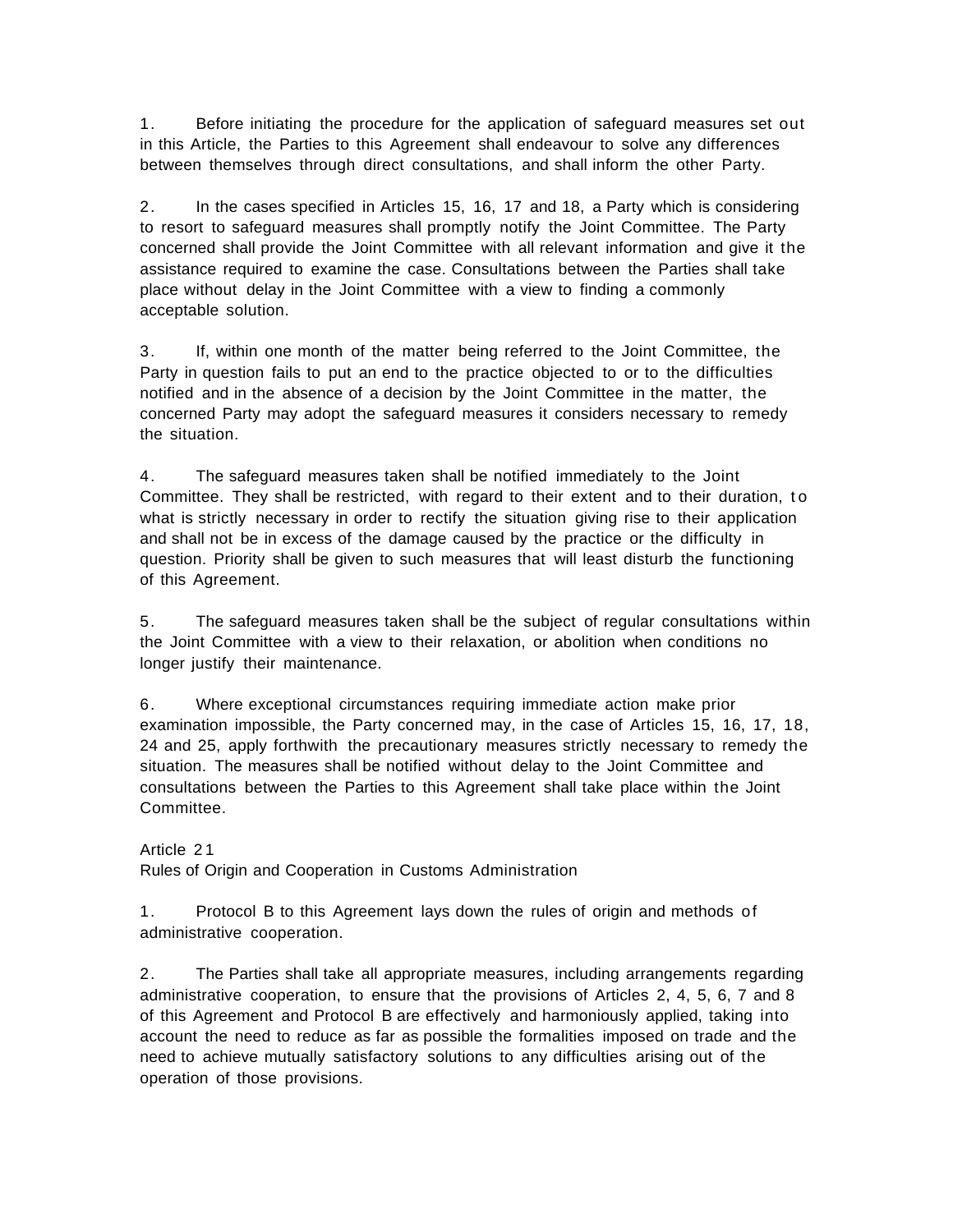Article 22 General Exceptions

This Agreement shall not preclude prohibitions or restrictions on imports, exports or goods in transit justified on grounds of public morality, public order or public security, the protection of health and life of humans, animals or plants and of environment, the protection of national treasures possessing artistic, historic or archaeological value, or the protection of industrial and commercial property, or rules relating to gold or silver. Such prohibitions or restrictions shall not, however, constitute a means of arbitrary discrimination or a disguised restriction on trade between the Parties.

Article 2 3 **Payments** 

1. Payments in freely convertible currencies relating to trade in goods and services between the Parties and the transfer of such payments to the territory of the Party t o this Agreement, where the creditor resides, shall be free from any restrictions.

2. The Parties shall refrain from any exchange control or administrative restrictions other than existing in the current legislation of the Parties on the grant, repayment or acceptance of short and medium-term credits to trade transactions in which a resident of a Party participates.

3. Notwithstanding the provisions of paragraph 2, any measure concerning current payments connected with the movement of goods shall be in conformity with the conditions laid down under Article VIII of the Articles of the Agreement of the International Monetary Fund.

Article 2 4 Rules of Competition Concerning Undertakings, Public Aid

1. The following are incompatible with the proper functioning of this Agreement, in so far as they affect trade between Turkey and Estonia:

(a) all agreements between undertakings, decisions by associations of undertakings and concerted practices between undertakings which have as their object or effect the prevention, restriction or distortion of competition;

(b) abuse by one or more undertakings of a dominant position in the territories of Turkey or of Estonia as a whole or in a substantial part thereof;

(c) any public aid which distorts or threatens to distort competition by favoring certain undertakings or the production of certain goods.

2. Each Party shall ensure transparency in the area of public aid inter alia by reporting annually to the other Party on the total amount and the distribution of the aid given and by providing, upon request, information on aid schemes. Upon request by one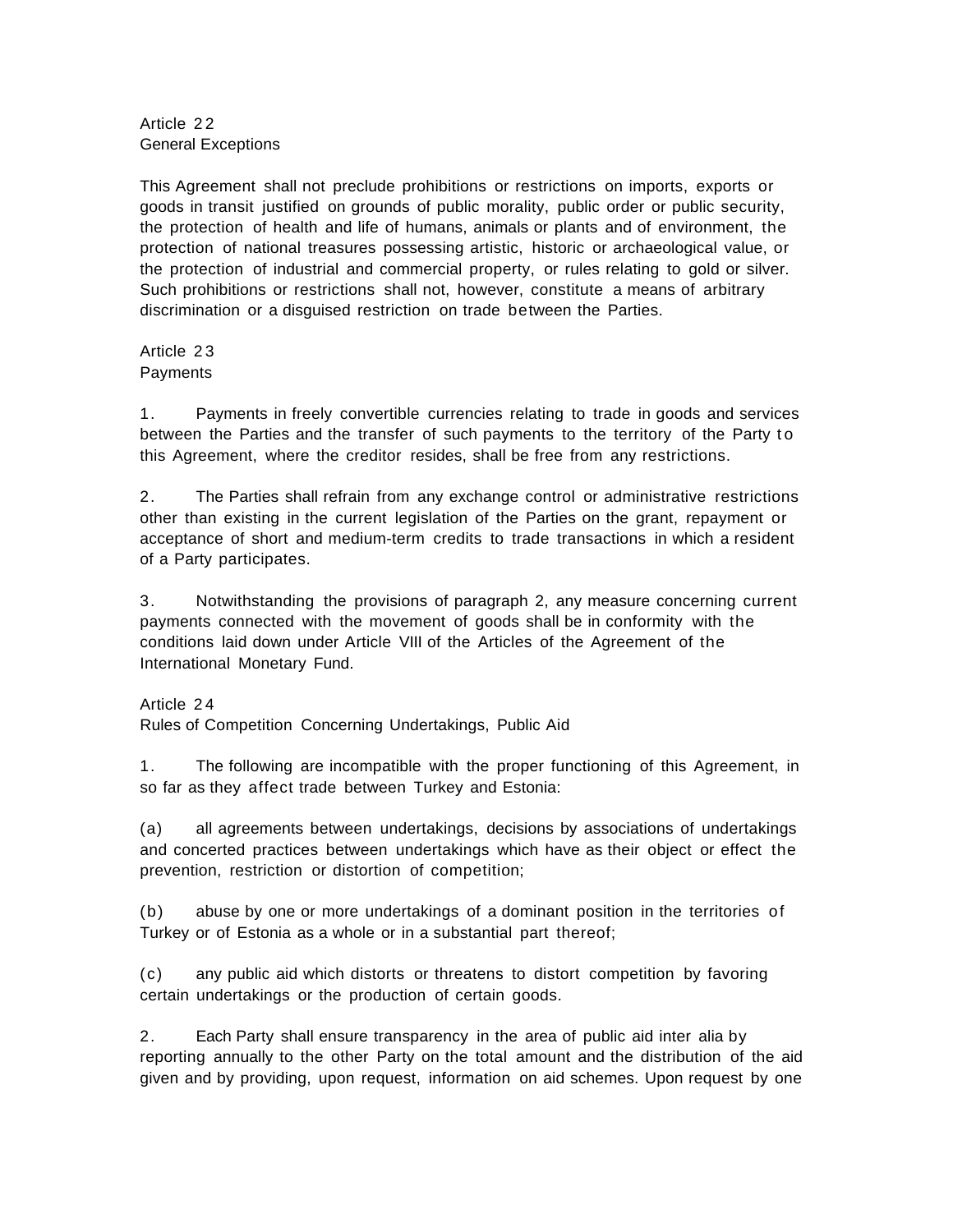Party, the other Party shall provide information on particular individual cases of public aid.

3. For the purpose of applying the provisions of paragraph 1 of this Article, the Parties will take the measures in conformity with the procedures and under the conditions laid down in their respective Agreements with the European Communities. In case of any change in those procedures and/or conditions these changes will be applicable between the Parties.

4. If Turkey or Estonia considers that a particular practice is incompatible with the terms of the paragraph 1 of this Article, and:

(a) is not adequately dealt with under the implementing rules referred to in paragraph 3 of this Article, or

(b) in the absence of such rules, and if such practice causes or threatens to cause serious prejudice to the interest of the other Party or material injury to its domestic industry, including its services industry,

it may take appropriate measures after consultation within the Joint Committee or after thirty working days following referral for such consultation.

5. In the case of practices incompatible with paragraph 1 (c) of this Article, such appropriate measures may, where the WTO/GATT 1994 applies thereto, only be adopted in conformity with the procedures and under the conditions laid down by the WTO/GATT 1994 and any other relevant instrument negotiated under its auspices which are applicable between the Parties.

6. Notwithstanding any provisions to the contrary adopted in conformity with paragraph 3 of this Article, the Parties shall exchange information taking into account the limitations imposed by the requirements of professional and business secrecy.

Article 2 5

Balance of Payments Difficulties

1. The Parties shall endeavour to avoid the imposition of restrictive measures including measures relating to imports for balance of payments purposes.

2. Where either Party is in serious balance of payment difficulties or under threat thereof, Turkey and Estonia as the case may be, may, in accordance with the conditions laid down within the framework of GATT and with Article VIII of the Articles of Agreement of International Monetary Fund, adopt restrictive measures, which shall be of limited duration and may not go beyond what is necessary to remedy the balance of payment situation. Either Party, as the case may be, shall inform the other Party forthwith and present to the other Party, as soon as possible, of a time schedule of their removal.

Article 26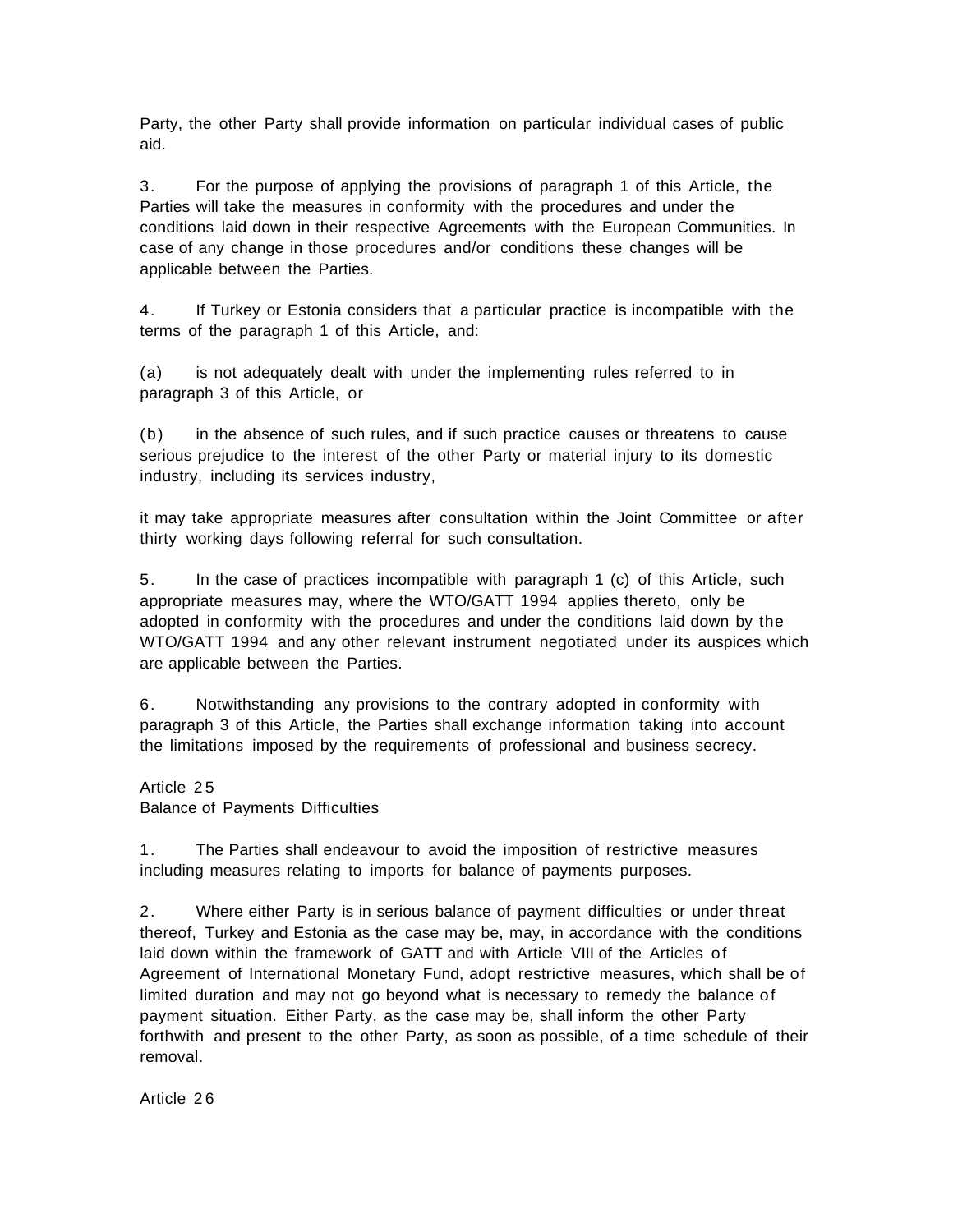Protection of Intellectual, Industrial and Commercial Property Rights

1. The Parties shall grant and ensure adequate and effective protection of intellectual property rights on a non-discriminatory basis, including measures for granting and enforcing such rights.

2. The Parties shall take all necessary measures to enforce these rights against infringement, and particularly against counterfeiting and piracy.

3. In fulfilment of their commitment under international agreements and legislation in the field of intellectual property rights, the Parties shall not grant less favorable treatment to nationals of each other than that accorded to nationals of any other State.

4. The Parties shall co-operate in matters of intellectual property. They shall hold, upon request of any Party, expert consultations on these matters, in particular, on activities relating to the existing or to future international conventions on harmonization, administration and enforcement of intellectual property and on activities in international organizations, such as the World Trade Organization and the World Intellectual Property Organization, as well as relations of the Parties with any third country on matters concerning intellectual property.

Article 2 7 Public Procurement

1. The Parties consider the liberalization of their respective public procurement markets as an objective of this Agreement.

2. The Parties shall progressively adjust their respective regulations concerning public procurement with a view to grant suppliers of the other Parties, at the latest by 31 December 2000, access to contract award procedures on their respective public procurement markets according to the provisions of the Agreement on Government Procurement in Annex IV to the Agreement establishing the World Trade Organization.

3. The Joint Committee shall examine developments related to the achievement of the objectives of this Article and may recommend practical modalities of implementing the provisions of paragraph 2 of this Article, so as to ensure free access, transparency and full balance of rights and obligations.

4. During the examination, referred to in paragraph 3 of this Article, the Joint Committee may consider, especially in the light of international regulations in this area, the possibility of extending the coverage and/or the degree of the market opening provided for in paragraph 2.

5. The Parties shall endeavour to accede to the relevant Agreements negotiated under the auspices of the General Agreement on Tariffs and Trade 1994 and the Agreement Establishing the World Trade Organization.

Article 2 8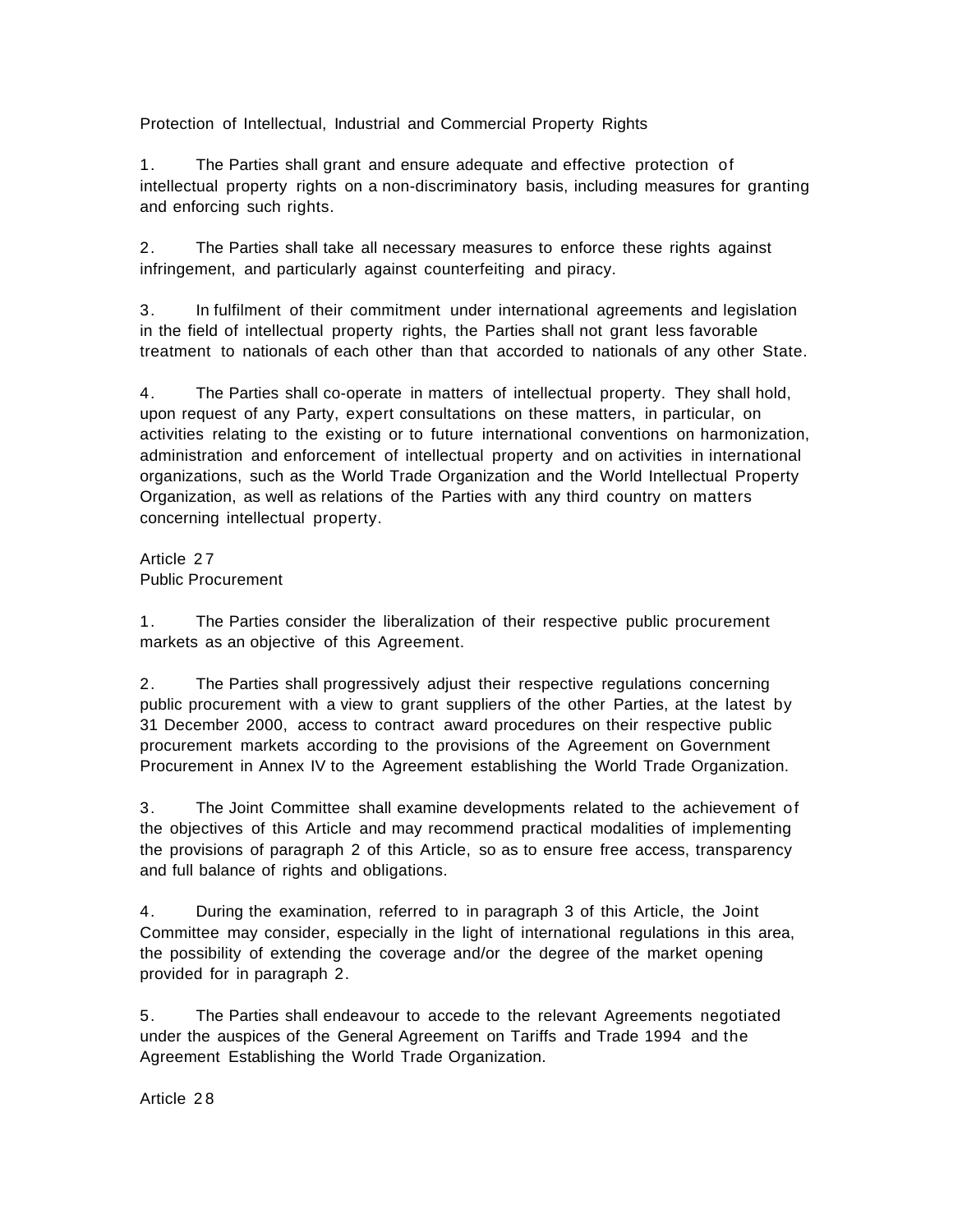Establishment of the Joint Committee

1. A Joint Committee is hereby established in which each Party shall be represented. The Joint Committee shall be responsible for the administration of this Agreement and shall ensure its proper implementation.

2. For the purpose of the proper implementation of this Agreement, the Parties shall exchange information and, at the request of any Party, shall hold consultations within the Joint Committee. The Joint Committee shall keep under review the possibility of further removal of the obstacles to trade between the Parties.

3. The Joint Committee may, in accordance with the provisions of paragraph 3 of Article 29, take decisions in the cases provided for in this Agreement. On other matters the Joint Committee may make recommendations.

Article 2 9 Procedures of the Joint Committee

1. For the proper implementation of this Agreement, the Joint Committee shall meet at an appropriate level whenever necessary upon request but at least once a year. Either Party may request a meeting to be held.

2. The Joint Committee shall act by common agreement.

3. If a representative in the Joint Committee of a Party to this Agreement has accepted a decision subject to the fulfilment of constitutional requirements, the decision shall enter into force, if no later date is contained therein, on the day the lifting of the reservation notified.

4. The Joint Committee shall adopt its rules of procedure which shall, inter alia, contain provisions for convening meetings and for the designation of the Chairman and his/her term of office.

5. The Joint Committee may decide to set up such sub-committees and working parties as it considers necessary to assist it in accomplishing its tasks.

Article 3 0 Security Exceptions

1. Nothing in this Agreement shall prevent a Party from taking any measures which it considers necessary:

(a) to prevent the disclosure of information contrary to its essential security interests;

(b) for the protection of its essential security interests or for the implementation of international obligations or national policies;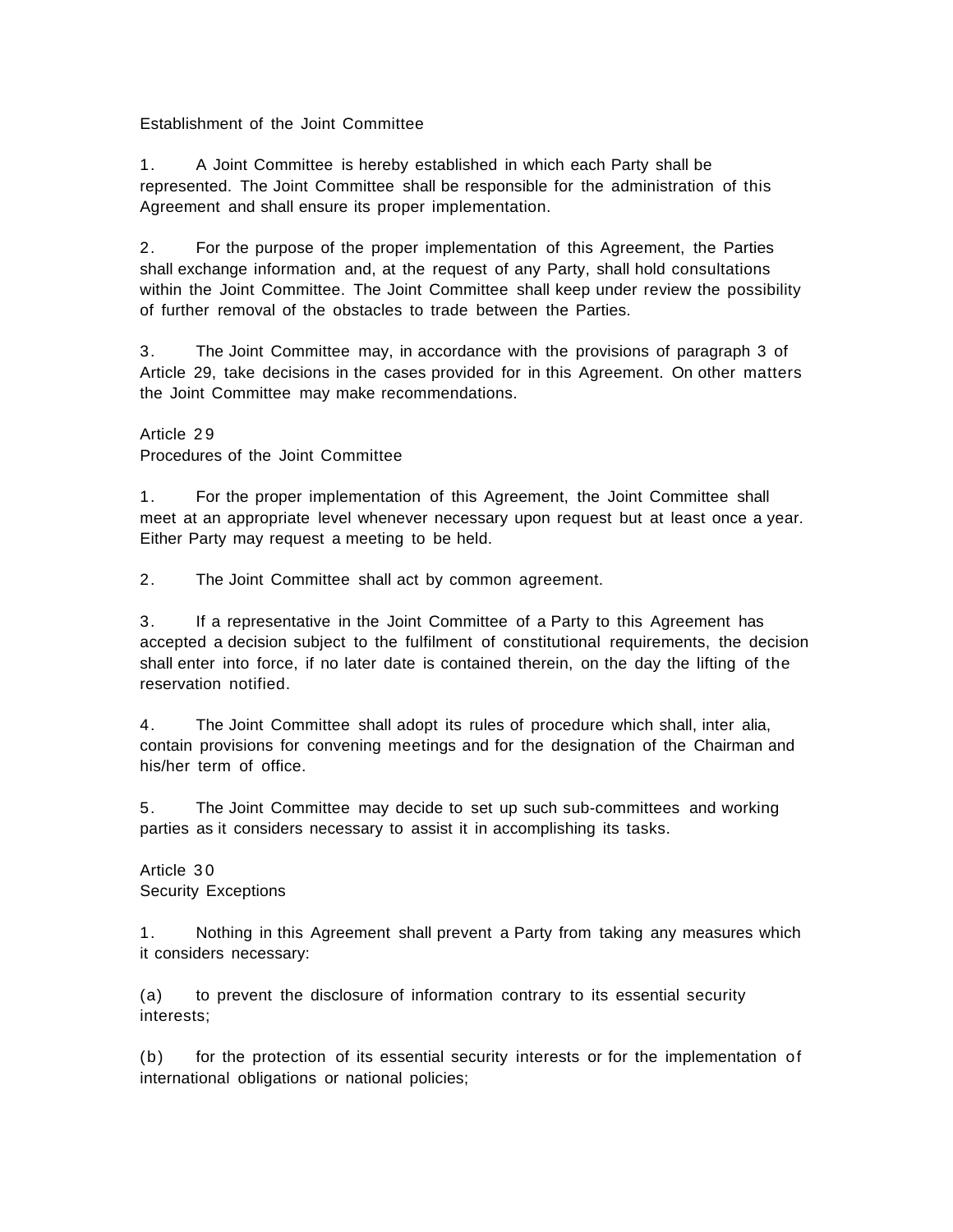(i) relating to the traffic in arms, ammunition and implements of war and to such traffic in other goods, materials and services as is carried on directly or indirectly for the purpose of supplying a military establishment; or

(ii) relating to the non-proliferation of biological and chemical weapons, nuclear weapons or other nuclear explosive devices; or

(iii) taken in time of war or other serious international tension constituting threat of war.

Article 3 1 Fulfilment of Obligations

1. The Parties shall take all necessary measures to ensure the achievement of the objectives of this Agreement and the fulfilment of their obligations under this Agreement.

2. If either Party considers that the other Party has failed to fulfill an obligation under this Agreement, the Party concerned may take the appropriate measures under the conditions and in accordance with the procedures laid down in Article 20.

Article 3 2 Evolutionary Clause

1. Where either Party considers that it would be useful in the interest of the economies of the Parties to develop the relations established by this Agreement by extending them to fields not covered thereby, it shall submit a reasoned request to the other Party. The Parties may instruct the Joint Committee to examine this request and, where appropriate, to make recommendations to them, particularly with a view to opening negotiations.

2. Agreements resulting from the procedure referred to in paragraph 1 will be subject to ratification or approval by the Parties to this Agreement in accordance with their internal legal procedures.

Article 3 3 Amendments

Amendments to this Agreement other than those decided upon in accordance with paragraph 3 of Article 2 9, and which are approved by the Joint Committee, shall be subject to the fulfilment of internal legal requirements and shall enter into force on the date of a receipt of the latter diplomatic note confirming that such requirements have been fulfilled.

Article 3 4 Protocols and Annexes